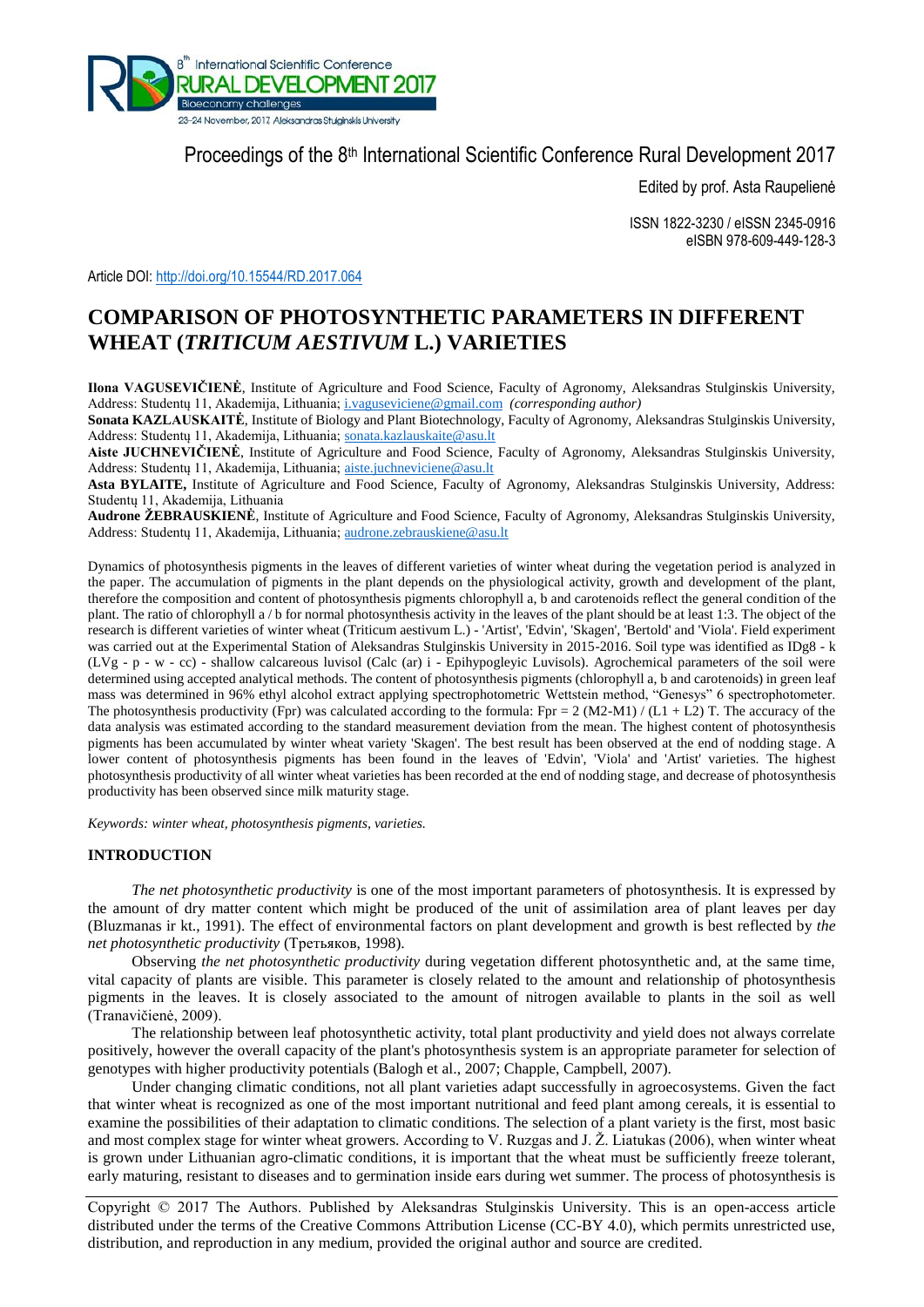performed the most effectively when the optimal amount of photosynthetic pigments exists (Scebba et al., 2003; Sakalauskienė ir kt., 2008; 2009). The amount of chlorophyll in the plant depends on many factors - genetics, growth and developmental processes, environmental conditions, and crop density as well.

Results of the research have shown that about 95% of the dry matter amount of the plant is produced during the photosynthesis process, which is directly determined by soil productivity and fertilization intensity. For normal photosynthesis, the ratio of chlorophylls in the leaves of poaceous crops must be at least 3:1. Chlorophylls are particularly sensitive to nitrogen variation. Chlorophyll *a* is less stable than chlorophyll *b*, and therefore, in conditions of unfavourable cultivation or stressors, chlorophyll *a* content in leaves is significantly reduced and the optimal chlorophyll ratio is affected. Chlorophyll *a* synthesis might be stimulated by nitrogen fertilization (Beadle et al., 1987).

Exploitation of the photosynthetic productivity of the variety applying balanced fertilization of nitrogen with a maximizing nutrient availability period is one of the ways supporting efficient plant productivity (Tranavičienė, 2009).

The aim of the study was to compare the productivity of photosynthesis of winter wheat varieties ('Artist', 'Edvin', 'Skagen', 'Viola', 'Bertold') during different stages of growth.

### **MATERIALS AND METHODS**

The experiment was carried out at the Experimental Station of Aleksandras Stulginskis University in 2015-2016. Five winter wheat varieties were examined in the experiment: 'Artist', 'Edvin', 'Skagen', 'Viola', 'Bertold'.The total area of the plot was 40 m<sup>2</sup> (4×10 m), accounting plot - 20 m<sup>2</sup> (2×10 m).

During sowing (on 18th of September in 2015), winter wheat was fertilized with phosphorous, potassium fertilizer P60K60. In the spring (on 24th of March and on 29th of April in 2016), after the regeneration of the plant, during tillering stage, the ammonium nitrate (N68+68) was given. During jointing stage (on 6th of May in 2016), fertilization through leaves with urea solution  $N_{10}$  was applied. The soil type on the territory of the Experimental Station of Aleksandras Stulginskis University is (*Calc(ar)i-Epihypogleyic Luvisols*). According to the agrochemical characteristics of the soil, the arable layer before installation of the experiment was neutral ( $pH_{\text{KCl}}-7.0$ ), with medium humus content (2.18%), high phosphorous ( $P_2O_5$ -271 mg kg<sup>-1</sup>), and potassium content reached 173 mg kg<sup>-1</sup> (K<sub>2</sub>O). Agrochemical parameters of the soil were determined applying accepted analytical methods:  $pH_{\text{KCl}}$  - ISO 10390:2005 (potentiometric), contents of mobile phosphorus and potassium were estimated by Egner-Rimo-Domingo (A-L) GOST 26208-84, humus content - ISO 10694:1995 (dry burning).

Assessment of photosynthesis productivity. Assimilation area of plant leaves for five plants was estimated (WinDias leaf area measurer), fresh and dry leaf mass was measured. The photosynthesis productivity  $(F_{pr})$  is calculated according to the formula:

$$
F_{pr} = 2(M_2 \cdot M_1)/(L_1 + L_2)^*T
$$

Here:  $M_2$  and  $M_1$  – dry matter content increase over particular time;

 $L_1$  and  $L_2$  – leaf surface area at the beginning and end of the period;

*T* - length of time in days (Bluzmanas ir kt., 1991).

The content of photosynthetic pigments (chlorophyll *a*, *b* and carotenoids) in fresh leaf mass was determined using 96% ethyl alcohol using Spectrophotometric Wettstein method with spectrophotometer "Genesys 6" (Beadle et al., 1987).

Winter wheat 'Artist', 'Edvin', 'Skagen', 'Viola', and 'Bertold' were sowed on 18th of September in 2015 applying sowing-machine *ACCORD* "*m-drill*". Seed rate 4.0 million units ha<sup>-1</sup> or 180-190 kg ha<sup>-1</sup> viable seeds. Seeds of category C2 were treated with a mixture of two seed treatments - Maxim Star 025 FS  $(11t^{-1})$  and Maxim 0.25 FS  $(0.71t^{-1})$ <sup>1</sup>). The yield was harvested with a small combine harvester WINTERSTEIGER DELTA (working width 2 m, computerized weighing, moisture and gravity detection system, automatic sampling available in the cabin).

Samples for photosynthetic parameters assessment were sampled: on 1st of December in 2015, on 3rd of May in 2016, on 23rd of May in 2016, on 9th of June 2016, and on 1st of July in 2016.

The data of the study were processed by the Microsoft Office Excel program. The accuracy of the data analysis was estimated applying the standard deviation from the mean.

## **RESULTS OF THE RESEARCH**

Observation of the crop's photosynthetic parameters allows for proper selection of plant cultivation processes. Formation of the plant's *net photosynthetic productivity* is possible by indicating an appropriate variety, applying suitable crop density, thereby ensuring adequate light conditions and fertilizing with nitrogen fertilizers (Tarvydienė ir kt., 2004). *The net photosynthetic productivity* of winter wheat varied according to the growth stage in the experiment. Trends destined by genotype and meteorological conditions can be traced (Fig. 1-5).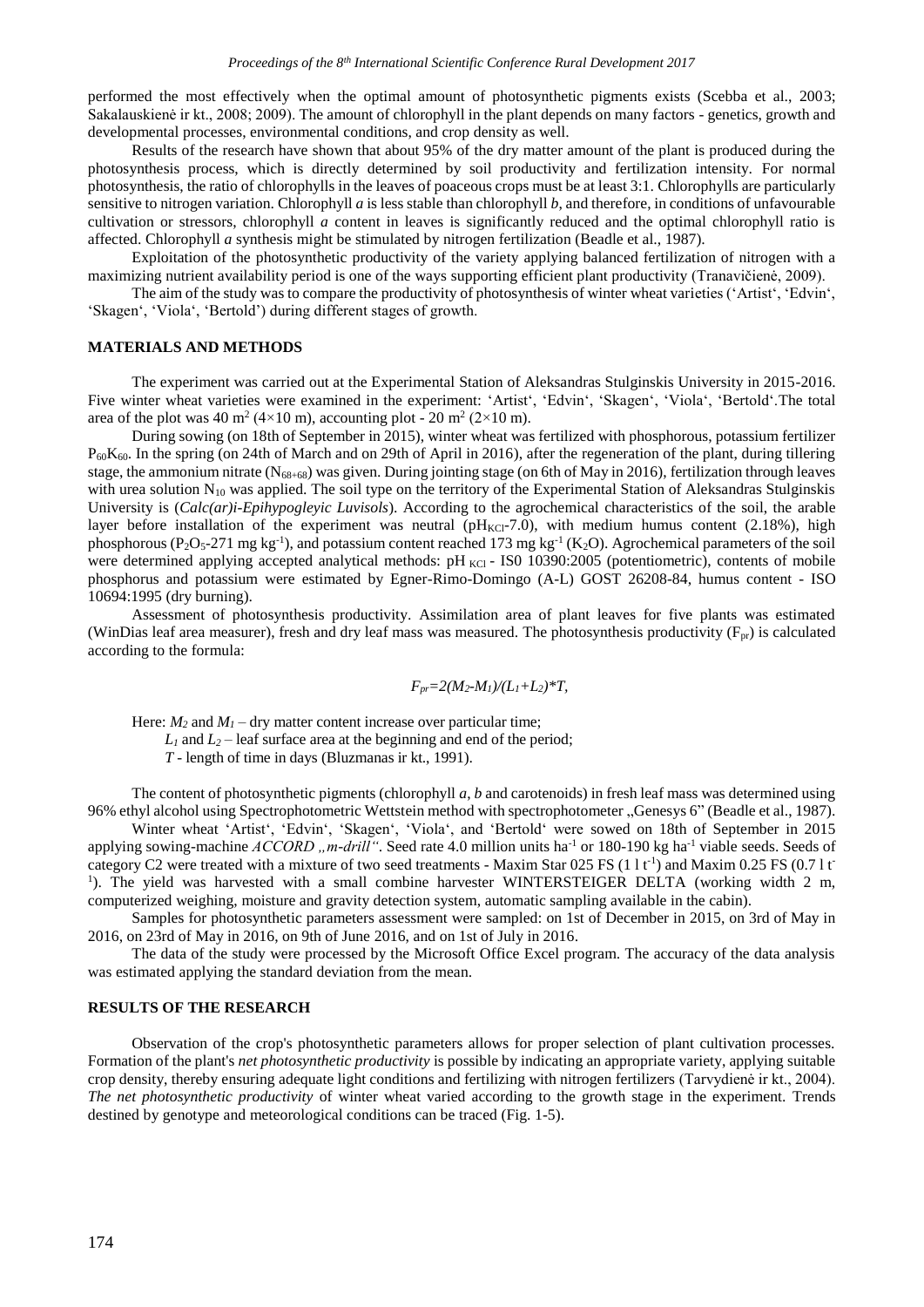

Figure 1. Photosynthesis productivity in winter wheat variety 'Artist', 2015-2016.

The winter wheat variety 'Artist' has accumulated a 0.28 gm<sup>-2</sup> day<sup>-1</sup> photosynthesis productivity (Fig. 1) during the time from the beginning of the autumn vegetation to the vegetation renewal in the spring.

From 2nd of May until 23rd of May, when the average temperature of the air reached 15.02°C, the productivity increased to 0.66  $\text{gm}^2$  day<sup>-1</sup>. The period since 23rd of May to 9th of June 2016 coincided with the winter wheat flowering stage. At that time, the photosynthesis productivity of 3.12 gm<sup>-2</sup> day<sup>-1</sup> was determined in the leaves of the winter wheat variety 'Artist'. Since the second decade of June to the first decade of July, photosynthesis productivity in winter wheat variety 'Artist' declined and reached the  $2.84 \text{ gm}^{-2}$  day<sup>-1</sup> limit. At that time the milky ripening stage has been already started and the plants began to dry, the process of biomass accumulation slowed down. The leaves of this winter wheat variety, comparing with others, have remained green for the longest time.

Photosynthesis productivity in winter wheat early growth variety 'Edvin' until to the beginning of spring vegetation was 0.37 gm<sup>-2</sup> day<sup>-1</sup> (Fig. 2). The photosynthesis productivity of the winter wheat variety 'Edvin' increased by  $0.56$  gm<sup>-2</sup> day<sup>-1</sup> and reached  $0.97$  gm<sup>-2</sup> day<sup>-1</sup> from the beginning of the first decade of May to the beginning of the third decade of May in 2016.



Figure 2. Photosynthesis productivity in winter wheat variety 'Edvin', 2015-2016.

Since 23rd of May until 9th of June in 2016, the parameter increased by 2.24  $\text{gm}^2$  day<sup>-1</sup> and constituted 3.17  $\text{gm}$  $2$  day<sup>-1</sup> at that time. A sudden and positive increase in photosynthesis productivity increase coincided with the winter wheat flowering stage. During the period from 9th of June to 1st of July in 2016, the decrease in the *net photosynthetic productivity* of the winter wheat variety 'Edvin' from  $3.17 \text{ gm}^2$  day<sup>-1</sup> to  $0.94 \text{ gm}^2$  day<sup>-1</sup> was determined. At the milky ripening stage, winter wheat grains intensively accumulate organic matter, and photosynthesis productivity decreases due to increased leaf reduction.

The photosynthesis productivity in winter wheat variety 'Bertold' varied in different proportions than in varieties 'Artist' and 'Edvin' (Fig. 3).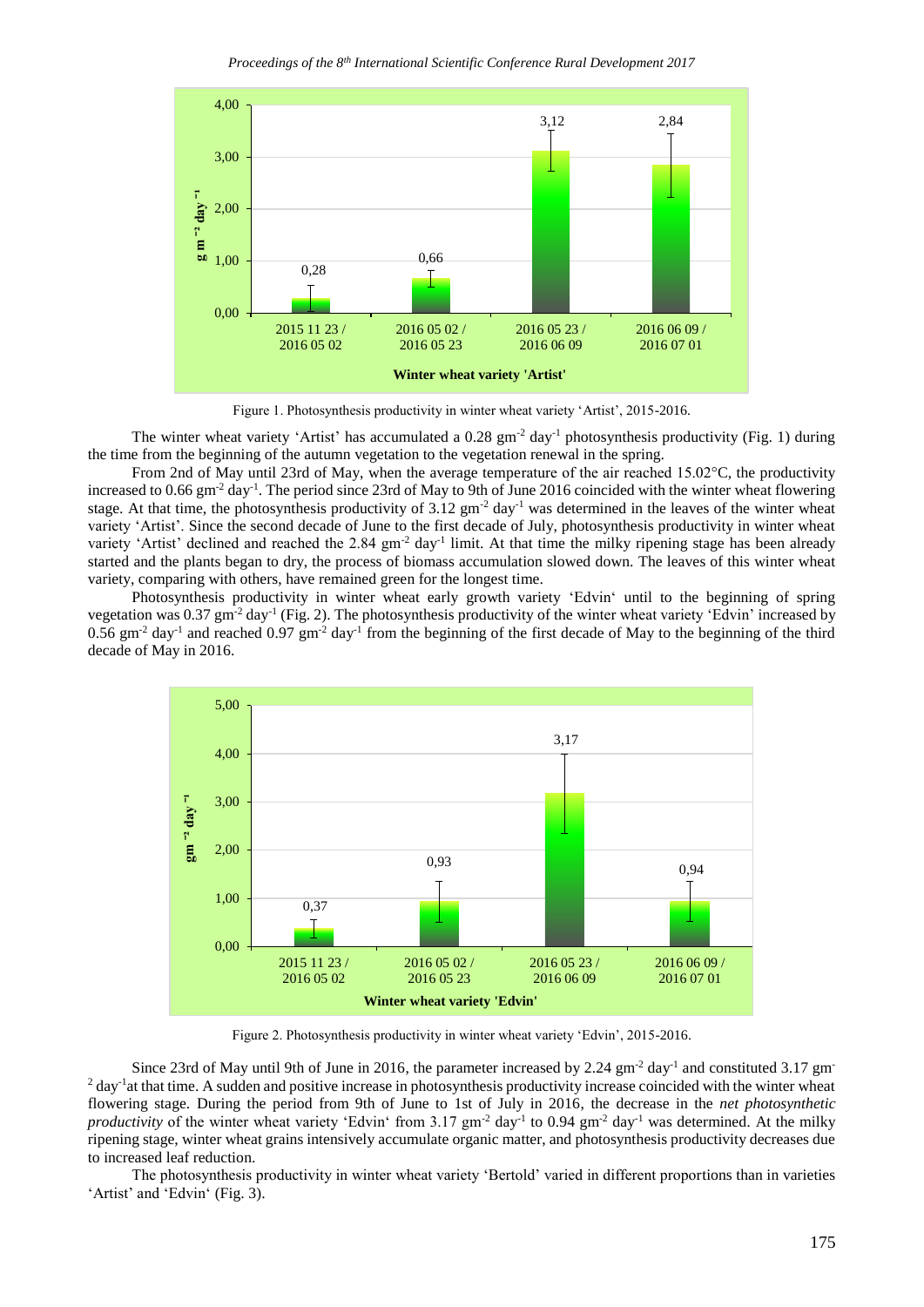*Proceedings of the 8th International Scientific Conference Rural Development 2017*



Figure 3. Photosynthesis productivity in winter wheat variety 'Bertold', 2015-2016.

Since autumn to spring vegetation renewal, the photosynthesis productivity in this variety was defined 0.63 gm-2 day<sup>-1</sup>. From 2nd of May until 23rd of May, the variation in photosynthesis productivity of variety 'Bertold' was 0.85 gm <sup>2</sup> day<sup>-1</sup>, which almost twice exceeded the variations in photosynthesis productivity in 'Artist' and 'Edvin' in the same period (Fig. 1-3). The photosynthesis productivity in winter wheat variety's 'Bertold' leaves decreased from 1.48 gm-2  $day<sup>-1</sup>$  to 1.47 gm<sup>-2</sup> day<sup>-1</sup> (Fig. 3) during the important for plants flowering stage, and furthermore the parameter declined to  $1.00 \text{ gm}^{-2}$  day<sup>-1</sup> since 9th of June to 1st of July.

Winter wheat variety 'Viola' had a lower photosynthesis productivity than the other tested varieties until the flowering period of the cereals. In autumn, photosynthesis productivity of 0.37 gm<sup>-2</sup> day<sup>-1</sup> was determined (Fig. 4). From 2nd of May until 23rd of May, value of photosynthesis productivity has doubled. During the flowering, from 23rd of May to 9th of June, a particularly rapid increase in photosynthesis productivity (from 0.83 gm<sup>-2</sup> day<sup>-1</sup> to 3.39 gm<sup>-2</sup> day<sup>-1</sup>) was determined. The photosynthesis productivity dropped to 0.65 gm<sup>-2</sup> day<sup>-1</sup> when milky ripening stage das started, since 9th of June to 1st of July.



Figure 4. Photosynthesis productivity in winter wheat variety 'Viola', 2015–2016.

The lowest photosynthesis productivity  $0.26 \text{ gm}^{-2}$  day<sup>-1</sup> in winter wheat variety 'Skagen' was defined in autumn (Fig. 5), however onwards during the period from 2nd of May to 23rd of May 2016, the photosynthesis productivity was higher than that of the winter wheat variety 'Viola' (Fig. 4-5).